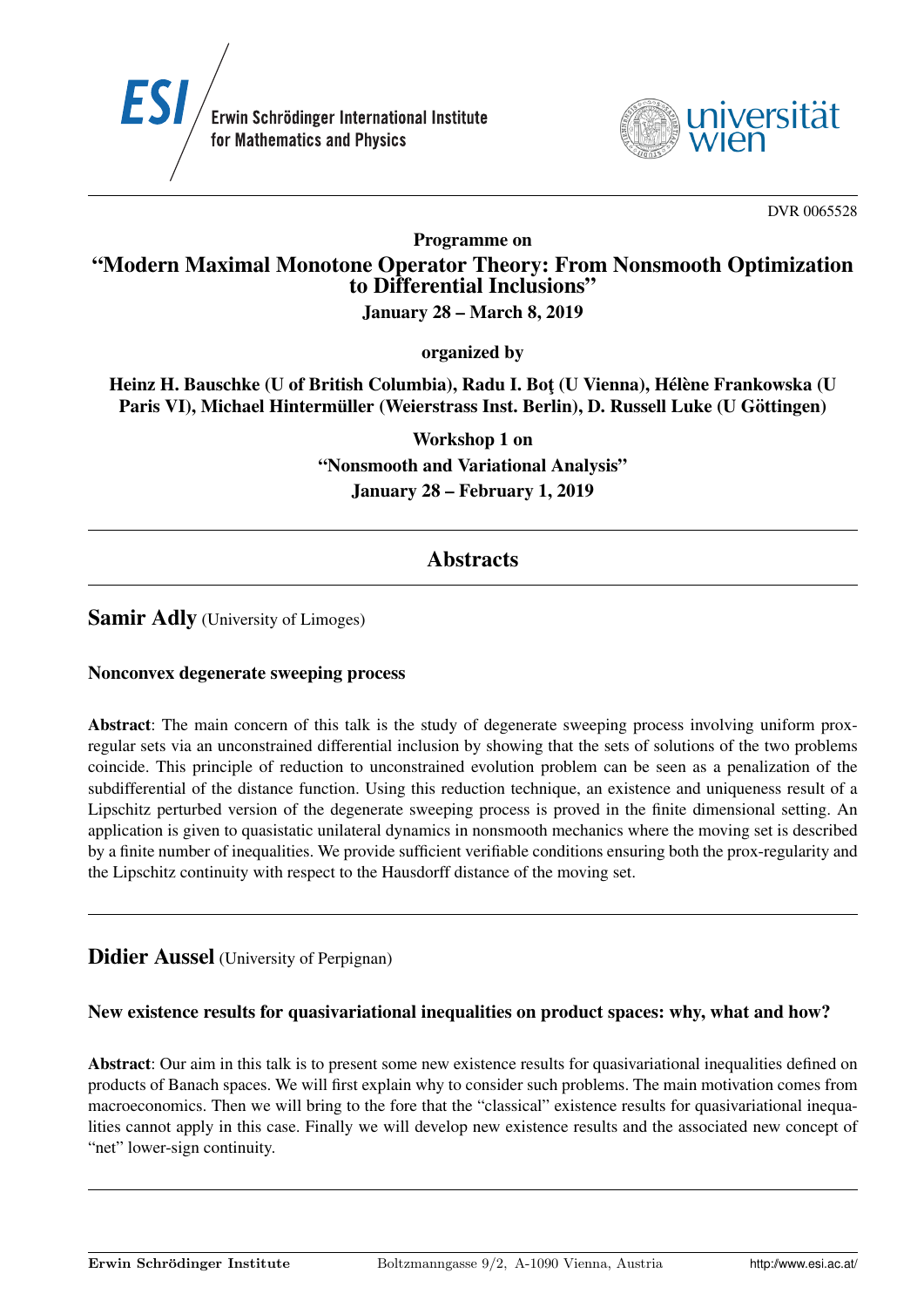# **Vincenzo Basco** (University of Rome Tor Vergata)

# Necessary conditions for infinite horizon optimal control problems under state constraints and Hamilton-Jacobi-Bellman equations

Abstract: In this talk I will discuss sufficient conditions for Lipschitz regularity of the value function for an infinite horizon optimal control problem subject to state constraints. I focus on problems with cost functional admitting a discount rate factor and allow time dependent dynamics and Lagrangian. Furthermore, state constraints may be unbounded and may have a nonsmooth boundary. Lipschitz regularity is recovered as a consequence of estimates on the distance of a given trajectory of control system from the set of all its viable (feasible) trajectories, provided the discount rate is sufficiently large (cf. [2]). I will talk about first order necessary optimality conditions: a constrained maximum principle and sensitivity relations involving generalized gradients of the value function (cf. [1]). Finally, I will address nonautonomous Hamilton-Jacobi-Bellman equations, with time-measurable data, and their weak solutions: an existence and uniqueness result for solutions to the H-J-B equation associated with an infinite horizon control problem is discussed (cf. [3]).

#### References

[1] V. Basco, P. Cannarsa, H. Frankowska, *Necessary conditions for infinite horizon optimal control problems with state constraints*, Mathematical Control & Related Fields, 8:535–555, 2018.

[2] V. Basco, H. Frankowska, *Lipschitz continuity of the value function for the infinite horizon optimal control problem under state constraints*, to appear.

[3] V. Basco, H. Frankowska, *Hamilton-Jacobi-Bellman equations with time-measurable data and infinite horizon*, submitted for publication.

# **Terence Bayen** (University of Montpellier)

#### About the minimal time crisis problem

Abstract: This presentation is about the so-called minimal time crisis problem, which amounts to minimize the total time spent by trajectories of a controlled system outside a given subset K. Such problem arises in the context of viability theory and is of particular interest when the initial condition is not in the viability kernel, when K is not a viability domain or when it is a repeller. We will first give first order optimality conditions that rely on a transverse assumption on optimal trajectories at each crossing time of the set K. We will also study a regularization scheme (based on Moreau-Yosida approximation) that does not require this transverse assumption. Finally, we give an example showing that the optimal strategy of the time crisis problem can be better than the minimum time strategy to reach the viability kernel.

#### References

[1] J.-P. Aubin, *Viability Theory*, Birkhauser, 1991. ¨

[2] T. Bayen, A. Rapaport, *About Moreau-Yosida regularization of the minimal time crisis problem*, Journal of Convex Analysis 23:263–290, 2016.

[3] T. Bayen, A. Rapaport, *Minimal time crisis versus minimum time to reach a viability kernel: a case study in the prey-predator model*, Optimal Control and Applications Methods, DOI: 10.1002/oca.2484.

[4] L. Doyen, P. Saint-Pierre, *Scale of viability and minimal time of crisis*, Set-Valued Analysis 5:227–246, 1997.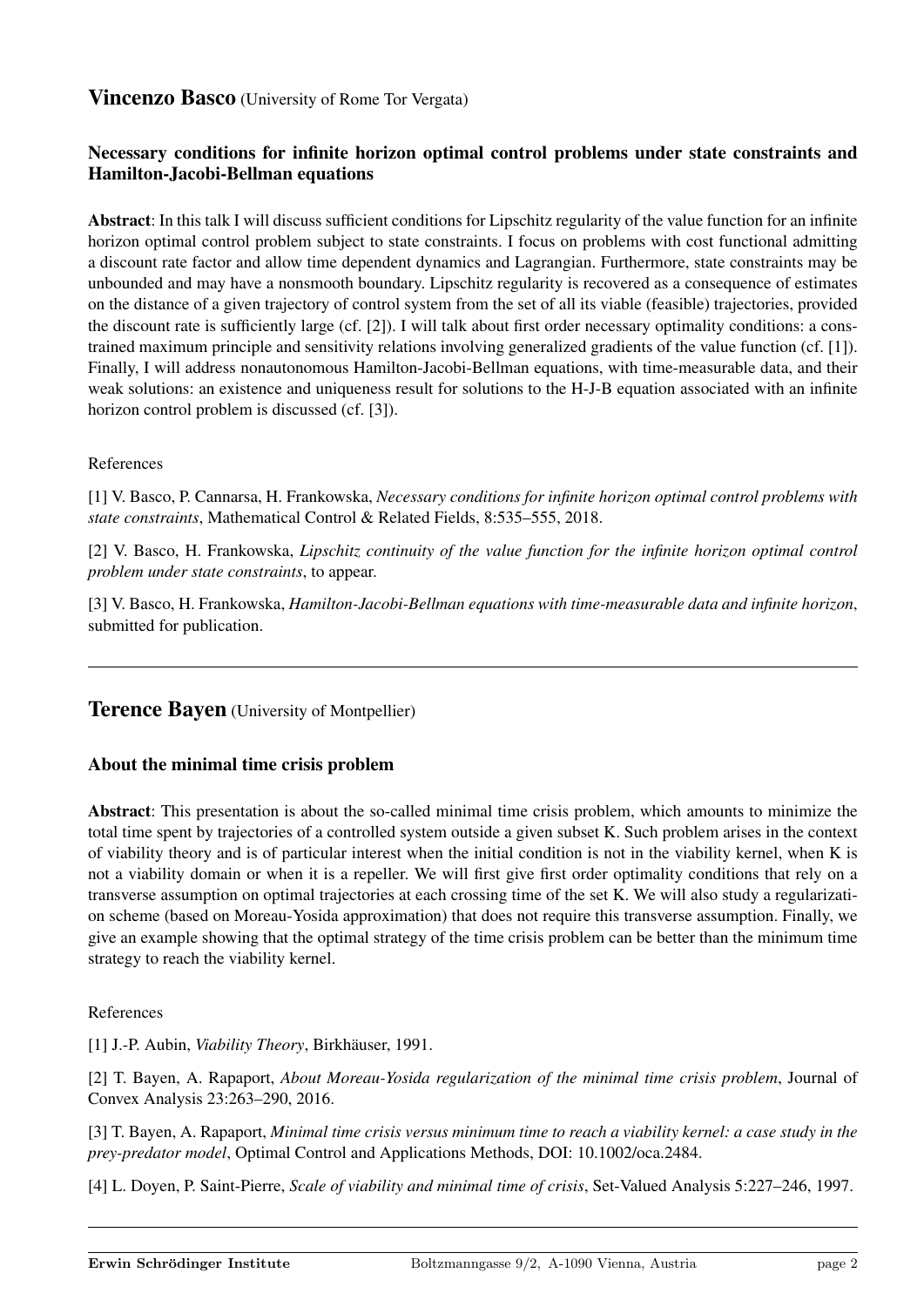# Ewa Bednarczuk (Warsaw University of Technology)

# On dynamical system related to a class of proximal primal-dual best approximation method

Abstract: We derive first order projected dynamical system (PDS) which is the limit of a proximal primal-dual (PP-D) best approximation method for solving convex optimization problems. This (PDS) exhibits an approximate equivalence to (PP-D) best approximation method and can be used as a tool for the analysis. An important element of the approach presented is the investigation of sufficient conditions for local Lipschitzness of projections onto moving family of sets. In this investigation we exhibit the importance of the relaxed constant rank constraint qualification introduced recently by Minchenko and Stakhovski.

The results are obtained together with Krzysztof Rutkowski.

# Piernicola Bettiol (University of Western Brittany)

#### A necessary condition in the calculus of variations and some applications

Abstract: We consider the classical problem of the Calculus of Variations, and we establish the validity of a new Weierstrass-type condition for a  $W^{1,m}$  local minimizer of the reference problem. This necessary condition allows to derive important properties of minimizers for a broad class of problems involving a non-autonomous Lagrangian. A first consequence is the Erdmann-Du Bois-Reymond necessary condition expressed in terms of classical tools of convex analysis (e.g., Dini derivatives or convex subdifferentials), and in terms of limiting subdifferentials. If the Lagrangian satisfies an additional growth condition (less restrictive than the classical coercivity or superlinearity), this Weierstrass-type condition yields also the Lipschitz regularity of the minimizers.

Joint work with Carlo Mariconda.

# **Orestes Bueno** (University of the Pacific)

#### Remarks on p-cyclically monotone operators

Abstract: In this talk, we deal with some aspects of  $p$ -cyclically monotone operators. First, we introduce a notion of monotone polar adapted for p-cyclically monotone operators, and use it to construct maximal extensions of certain finite p-cyclically monotone operators.

We also deal with linear operators and provide characterizations of  $p$ -cyclic monotonicity and maximal  $p$ -cyclic monotonicity. Finally we show that the Brézis-Browder theorem preserves  $p$ -cyclic monotonicity in reflexive Banach spaces.

# Aris Daniilidis (University of Chile)

# Linear structure of Lipschitz functions that saturate their Clarke subdifferential

Abstract: A real-valued Lipschitz continuous function is said to saturate its Clarke subdifferential, whenever this latter is maximal at every point (namely, equal to  $kB^*$ , where k is the Lipschitz constant of the function). In this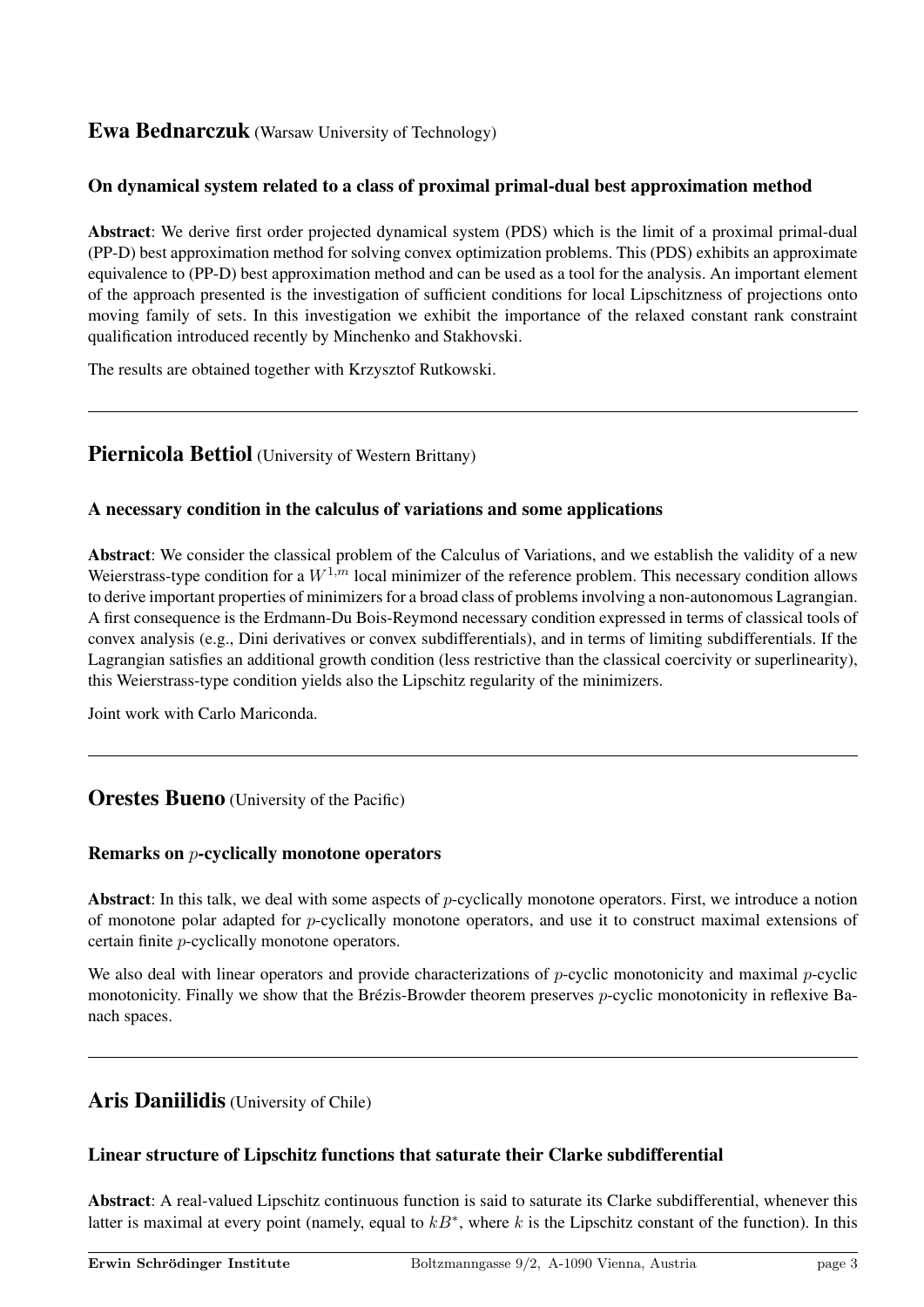work, we show that the set of Clarke-saturated functions, defined on an open convex domain of a finite dimensional space, contains a linear subspace of uncountable dimension. This result goes in the line of a previous result by J. Borwein and X. Wang that establishes genericity of  $k$ -saturated, in the (complete) metric space of  $k$ -Lipschitz functions under the topology of the uniform convergence. Contrary to that result, our approach is constructive and does not depend on the uniform convergence.

Joint work with Gonzalo Flores (University of Chile).

Asen Dontchev (University of Michigan)

#### Uniform strong regularity, Newton's method, and model predictive control

Abstract: We consider a finite-horizon continuous-time optimal control problem with nonlinear dynamics, an integral cost, control constraints and a parameter which represents uncertainty. After a discretization of the problem, we employ a model predictive control (MPC) algorithm to obtain a piecewise constant function in time as control. We consider the question under what conditions the MPC-generated control is a good approximation of an optimal feedback control of the continuous-time system. An answer to that question is found which is based on the concept of uniform strong regularity. It allows us to establish uniform Lipschitz stability of the discretized problem, uniform convergence of the Newton method employed, as well as an estimate of the difference between the MPC-generated control and the optimal feedback control.

Hélène Frankowska (Pierre and Marie Curie University of Paris)

#### Domain invariance for local solutions of semilinear evolution equations in Hilbert spaces

Abstract: A closed set  $K$  of a Hilbert space  $H$  is said to be invariant under the evolution equation

$$
X'(t) = AX(t) + f(t, X(t)) \qquad (t > 0)
$$

whenever all solutions starting from a point of K, at any time  $t_0 \geq 0$ , remain in K as long as they exist. For a selfadjoint strictly dissipative operator A, perturbed by a (possibly unbounded) nonlinear term  $f$ , we give necessary and sufficient conditions for the invariance of K, formulated in terms of  $A, f$ , and the distance function from K. Then, we also give sufficient conditions for the viability of  $K$  under a semilinear control system

 $X'(t) = AX(t) + f(t, X(t), u(t))$   $(t > 0, u(t) \in U).$ 

In collaboration with P. Cannarsa and G. Da Prato.

# Rafal Goebel (Loyola University Chicago)

# Lyapunov-like tools for pointwise asymptotic stability of a set of equilibria

Abstract: Steepest descent for a convex function, and related dynamics in continuous time and discrete time, often render each equilibrium Lyapunov stable and every solution convergent to some equilibrium. This stability and attractivity property of the set of equilibria, referred to as pointwise asymptotic stability or semistability, is the topic of the talk. Examples, including some of recent interest in the control engineering literature, and Lyapunov-like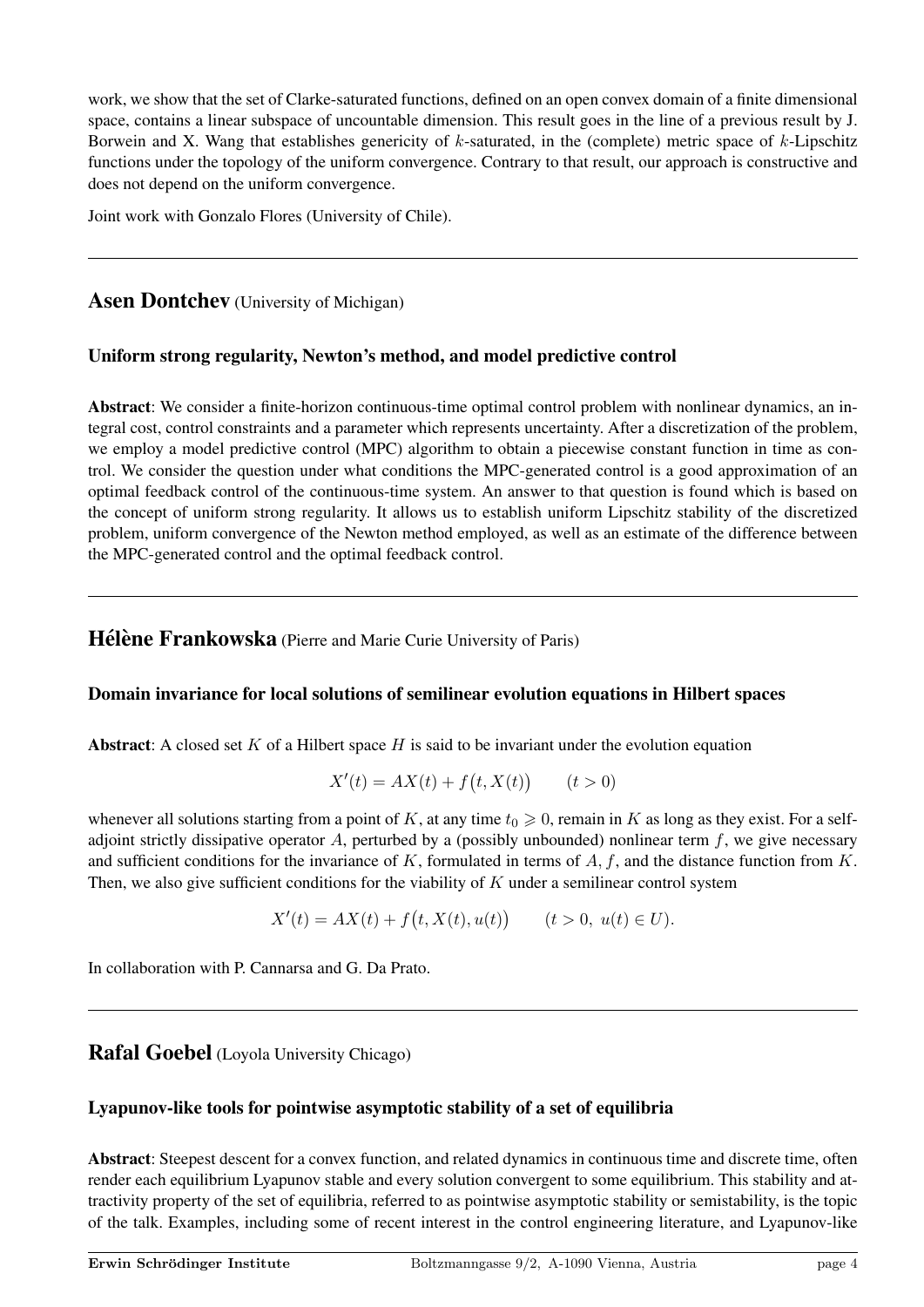techniques for the analysis of pointwise asymptotic stability and of its robustness to perturbations will be presented.

# **René Henrion** (Weierstrass Institute Berlin)

### Robust control of a sweeping process with probabilistic end-point constraints

Abstract: We consider a sweeping process defined by the controlled movement of a halfspace. The process is constrained by an end-point condition, requiring that the trajectory finally hits a given target set. We shall assume that our control is subjected to random perturbations, so that the end-point becomes random too. Therefore, it is reasonable to introduce a probabilistic end-point constraint which makes the optimal control robust in the sense of guaranteeing that the resulting random trajectories reach the target set with high probability. Alternatively, we will be looking for the most robust control, i.e., the one which independent of any costs yields the largest probability of finally hitting the target. Existence results and algorithmic approaches will be discussed.

# Michael Hintermüller (Weierstrass Institute Berlin)

#### A function space framework for structural total variation regularization with applications in inverse problems

Abstract: We introduce a function space setting for a wide class of structural/weighted total variation (TV) regularization methods motivated by their applications in inverse problems. In particular, we consider a regularizer that is the appropriate lower semi-continuous envelope (relaxation) of a suitable total variation type functional initially defined for sufficiently smooth functions. We study examples where this relaxation can be expressed explicitly, and we also provide refinements for weighted total variation for a wide range of weights. Since an integral characterization of the relaxation in function space is, in general, not always available, we show that, for a rather general linear inverse problems setting, instead of the classical Tikhonov regularization problem, one can equivalently solve a saddle-point problem where no a priori knowledge of an explicit formulation of the structural-TV functional is needed. In particular, motivated by concrete applications, we deduce corresponding results for linear inverse problems with norm and Poisson log-likelihood data discrepancy terms. Finally, we provide proof-of-concept numerical examples where we solve the saddle-point problem for weighted TV-denoising as well as for MR guided PET image reconstruction.

# **Josef Hofbauer** (University of Vienna)

#### Monotone operators and ODEs - some examples

Abstract: I plan to present some examples of ODEs related to monotone operator theory, from game theory and biomathematics.

# Diethard Klatte (University of Zurich)

#### On extensions of Newton's method for equations and inclusions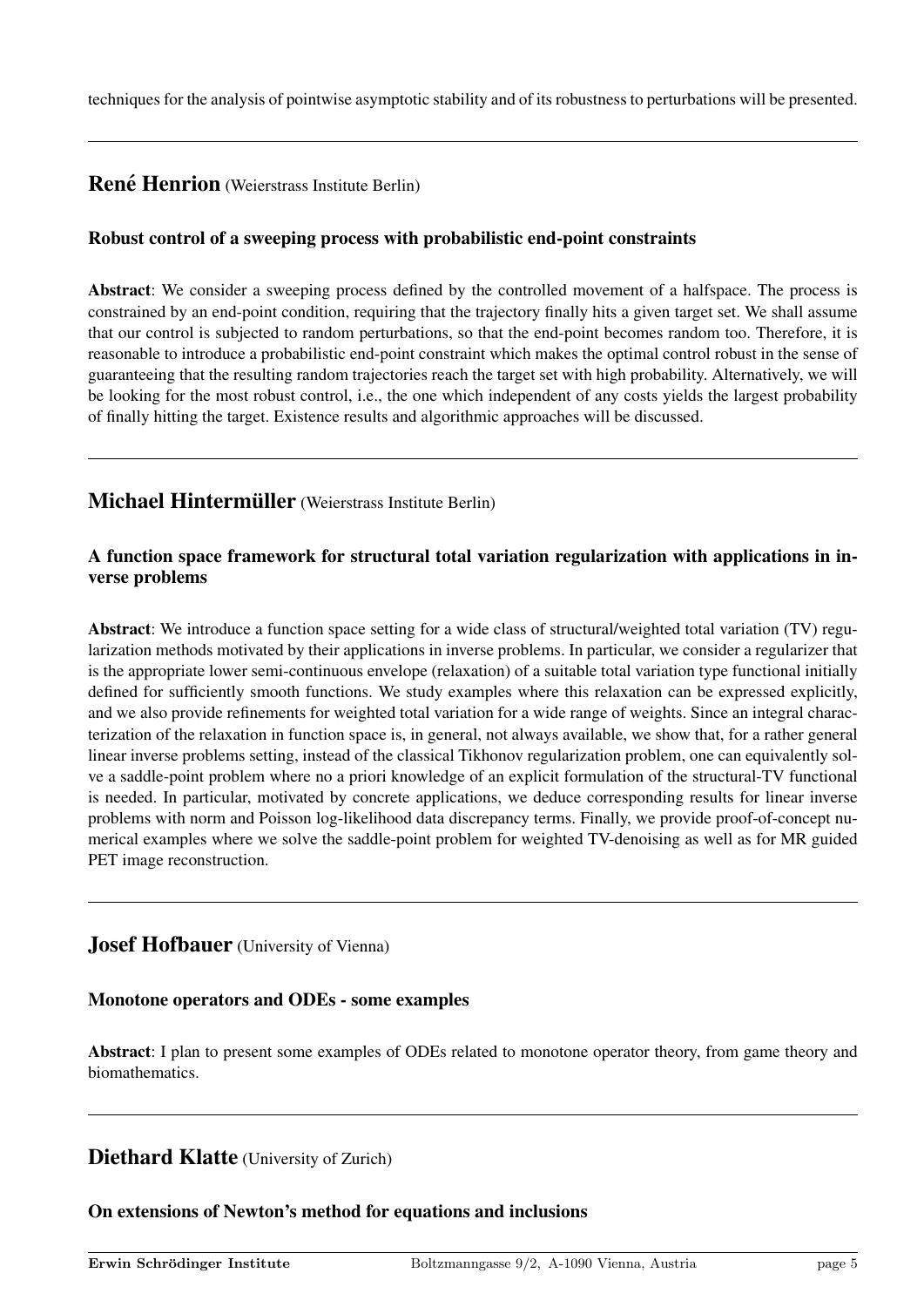Abstract: We present approaches to extensions of Newton's method in the framework of generalized equations

$$
0 \in f(x) + M(x),
$$

where f is a function and M is a multifunction. The Newton steps are defined by suitable approximations q of f and the solutions of  $0 \in g(x) + M(x)$ . We analyze superlinear local convergence analysis of such methods, in particular we extend convergence results via Newton maps from equations to generalized equations both for linear and nonlinear approximations g. Moreover, we present relations between semi-smoothness, Newton maps and directional differentiability of f.

The talk is based on joint work with Bernd Kummer (Humboldt University of Berlin).

#### References

[1] D. Klatte, B. Kummer, *Approximations and generalized Newton methods*, Mathematical Programming 168:673– 716, 2018.

# Wojciech Kryszewski (Nicolaus Copernicus University Torun)

#### Semigroup and resolvent invariance of convex sets

**Abstract:** When studying on  $\Omega \subset \mathbb{R}^N$  the existence of solutions to elliptic problems of the form  $Au = f(u)$ , or the corresponding parabolic problems of the form  $u_t + Au = f(u)$ , where A is an elliptic (in general vector valued) differential operator and  $f : \mathbb{R}^M \to \mathbb{R}^M$  is a continuous map, such that  $u(x) \in K$  for a.a.  $x \in \Omega$ , where  $K \subset \mathbb{R}^M$  is a given closed convex set of state constraints, an important hypothesis concern the so-called resolvent invariance of K, i.e.  $(I + \lambda A)^{-1}(\mathbf{K}) \subset \mathbf{K}$  for sufficiently small  $\lambda > 0$ , where  $\mathbf{K} := \{u \in L^2(\Omega, \mathbb{R}^M) \mid u(x) \in$ K, for a.a.  $x \in \Omega$ . We will discuss the sufficient and necessary conditions for the invariance stated in terms of the coefficients of A. This topic is strictly related to the study of the viability and invariance questions for partial differential equations.

# **Szilárd László** (Technical University of Cluj-Napoca)

#### A second order dynamical approach with variable coefficients to nonconvex smooth minimization

Abstract: We investigate a second order dynamical system with variable coefficients in connection with the minimization of a nonconvex differentiable function. The dynamical system is formulated in the spirit of the differential equation which models Nesterov's accelerated convex gradient method. We show that the generated trajectory converges to a critical point, if a regularization of the objective function satisfies the Kurdyka-Łojasiewicz property. We also provide convergence rates for the trajectory formulated in terms of the Łojasiewicz exponent.

**Shu Lu** (University of North Carolina at Chapel Hill)

#### Statistical inference for piecewise normal distributions and application to stochastic variational inequalities

Abstract: Confidence intervals for the mean of a normal distribution with a known covariance matrix can be computed using closed-form formulas. In this talk, we consider a distribution that is the image of a normal distribution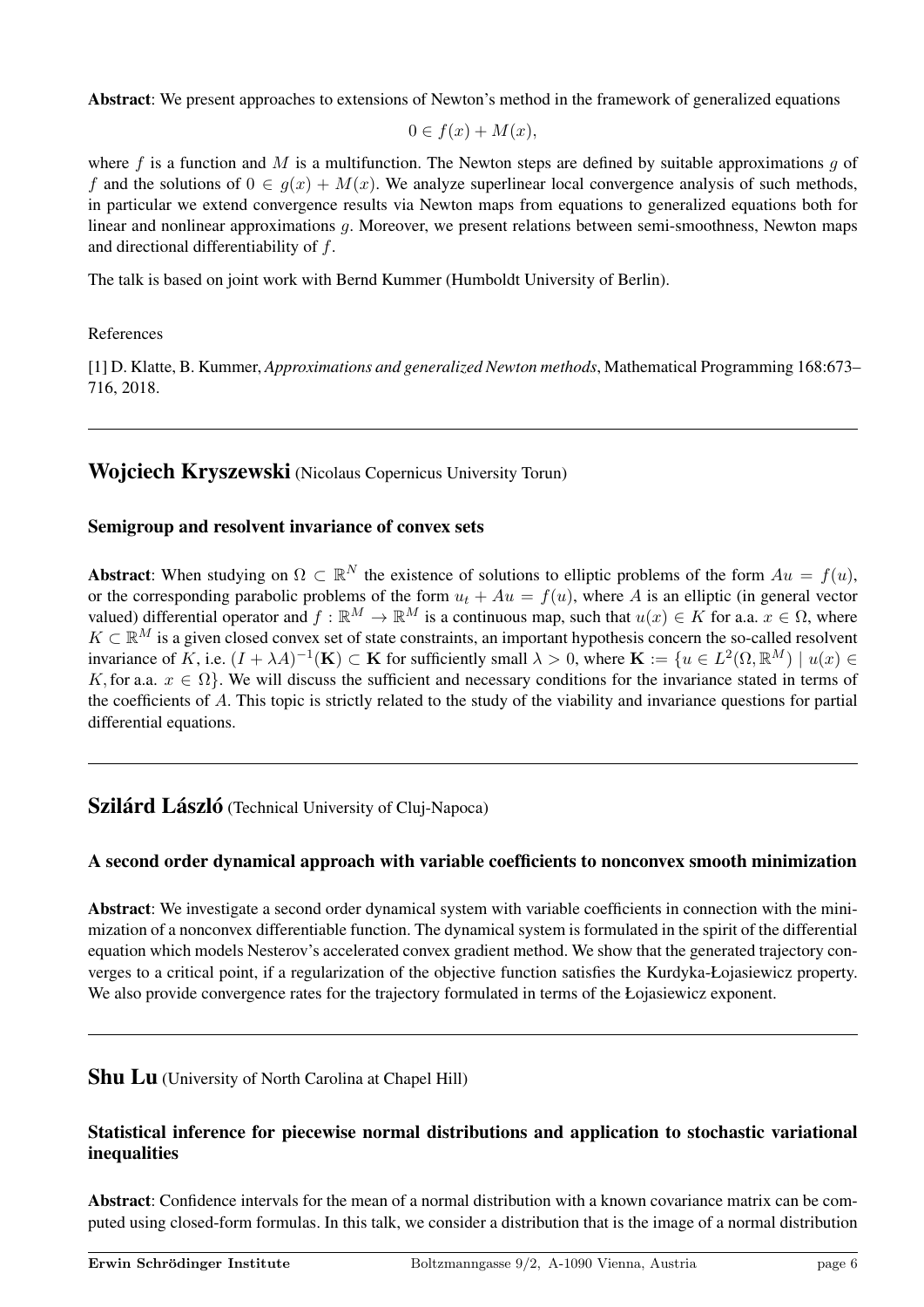under a piecewise linear function, and provide a formula for computing confidence intervals for the mean of that distribution given a sample point under certain conditions. We then apply this method to compute confidence intervals for the true solution of a stochastic variational inequality. This method is based on a closed-form formula and the computation is very easy.

# D. Russell Luke (University of Göttingen)

### Variational analysis of random function iterations

Abstract: We recently proposed a framework for the analysis of fixed point algorithms encountered in nonsmooth and nonconvex optimization in [1]. We present the extension of this framework to the analysis of iterated random functions for stochastic fixed point problems in several different settings, under decreasingly restrictive regularity assumptions of the fixed point mappings. We contrast consistent and inconsistent stochastic feasibility problems, focusing mostly on the inconsistent case. Convergence of such random function iterations (when such a concept can be reasonably defined) is most appropriately in terms of measures. Existence of invariant measures is established for continuous Markov operators associated with fixed point iterations inspired by first-order proximal methods in optimization (e.g. the Douglas-Rachford, and proximal-point algorithms). Convergence of sequences of iterated random functions is established for ergodic nonexpansive mappings and nonergodic sequences under the assumption that the mappings are averaged.

#### References

[1] D.R. Luke, N.H. Thao, M.K. Tam, *Quantitative convergence analysis of iterated expansive, set-valued mappings*, Mathematics of Operations Research 43:1143–1176, 2018.

# Elsa Maria Marchini (Polytechnic University of Milan)

#### Second order necessary conditions for infinite dimensional control problems

Abstract: We derive second order necessary optimality conditions for a Mayer type optimal control problem with state and final-point constraints. We use a separation theorem, and our conditions do not need the validity of maximum principles in normal form, allowing quite general assumptions on the data. The setting is infinite dimensional, we work with abstract semigroups on a separable Banach space. Our results apply to control problems involving PDEs.

# **Juan-Enrique Martínez-Legaz** (Autonomous University of Barcelona)

#### On the structure of higher order Voronoi cells

Abstract: The classic Voronoi cells can be generalized to a higher-order version by considering the cells of points for which a given  $k$ -element subset of the set of sites consists of the  $k$  closest sites. We study the structure of the k-order Voronoi cells and illustrate our theoretical findings with a case study of two-dimensional higher-order Voronoi cells for four points.

Joint work with Vera Roshchina and Maxim Todorov.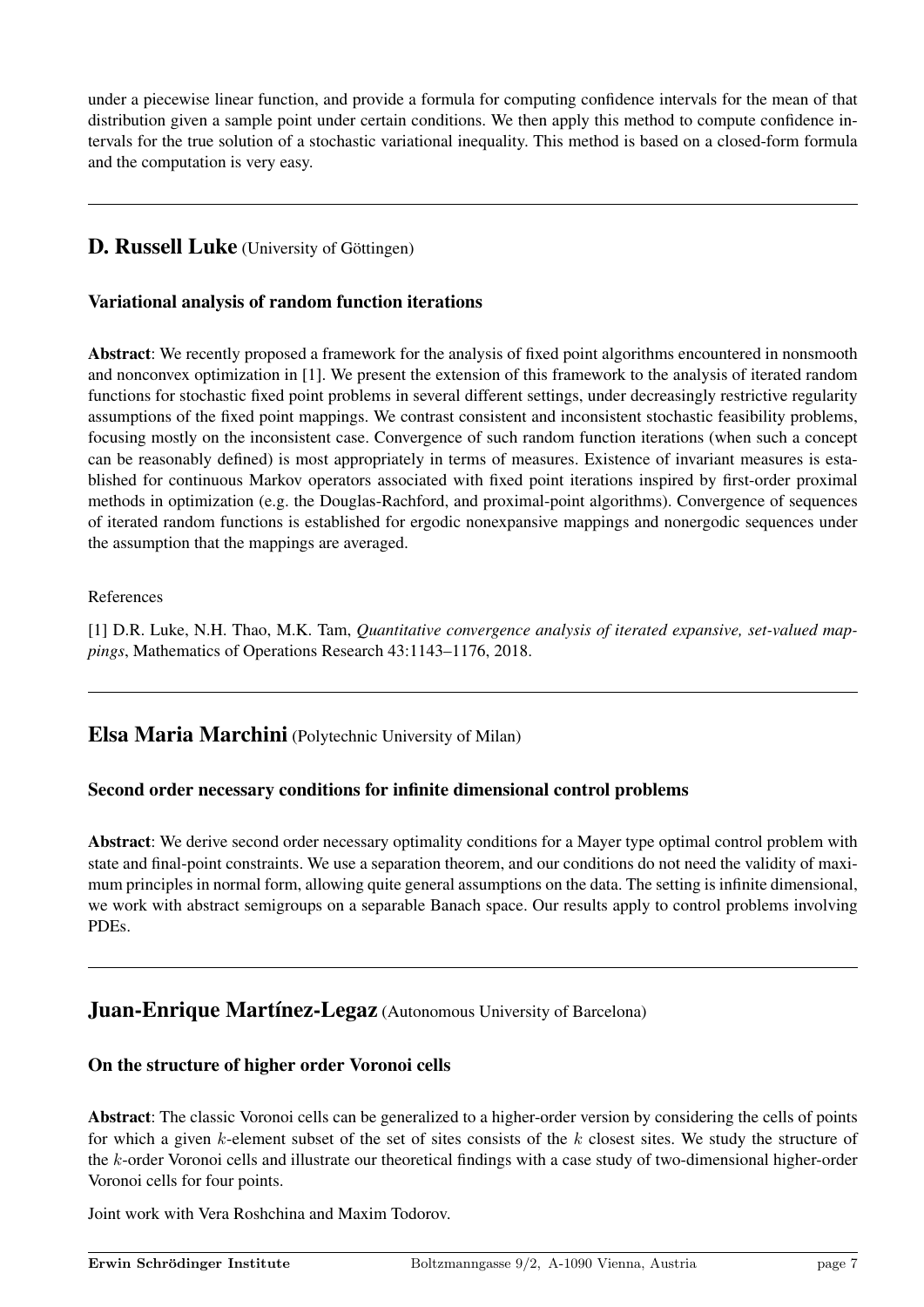# Boris Mordukhovich (Wayne State University)

# Criticality of Lagrange multipliers in conic programming with applications to superlinear convergence of SQP

Abstract: This talk concerns the study of criticality of Lagrange multipliers in variational systems that have been recognized in both theoretical and numerical aspects of optimization and variational analysis. In contrast to the previous developments dealing with polyhedral KKT systems and the like, we now focus on general nonpolyhedral systems that are associated, in particular, with problems of conic programming. Developing a novel approach, which is mainly based on advanced techniques and tools of second-order variational analysis and generalized differentiation, allows us to overcome principal challenges of nonpolyhedrality and to establish complete characterizations on noncritical multipliers in such settings. We present applications of noncritical multipliers to deriving efficient conditions of the sequential quadratic programming method for conic programs.

Based on joint work with Ebrahim Sarabi (Miami University, Oxford, OH, USA).

# Teemu Pennanen (King's College London)

#### Convex duality in nonlinear optimal transport

Abstract: We study problems of optimal transport, by embedding them in a general functional analytic framework of convex optimization. This provides a unified treatment of a large class of related problems in probability theory and allows for generalizations of the classical problem formulations. General results on convex duality yield dual problems and optimality conditions for these problems. When the objective takes the form of a convex integral functional, we obtain more explicit optimality conditions and establish the existence of solutions for a relaxed formulation of the problem. This covers, in particular, the mass transportation problem and its nonlinear generalizations.

# Adrian Petrusel (Babes-Bolyai University Cluj-Napoca)

#### Variational analysis concepts in coincidence point theory

Abstract: In this talk, we will present some coincidence point results in metric structures using some variational analysis concepts. Existence and stability theorems will be presented and some open questions are discussed.

# Georg Pflug (University of Vienna)

#### Stochastic constrained optimization in Hilbert spaces with applications

Abstract: We consider a constrained stochastic optimization problem in a Hilbert space and study the behavior of a projected gardient method with line search. The constraint set is assumed to be convex. We distinguish the three cases: (1) the objective function is strictly convex; (2) the objective function is convex, but not strictly; (3)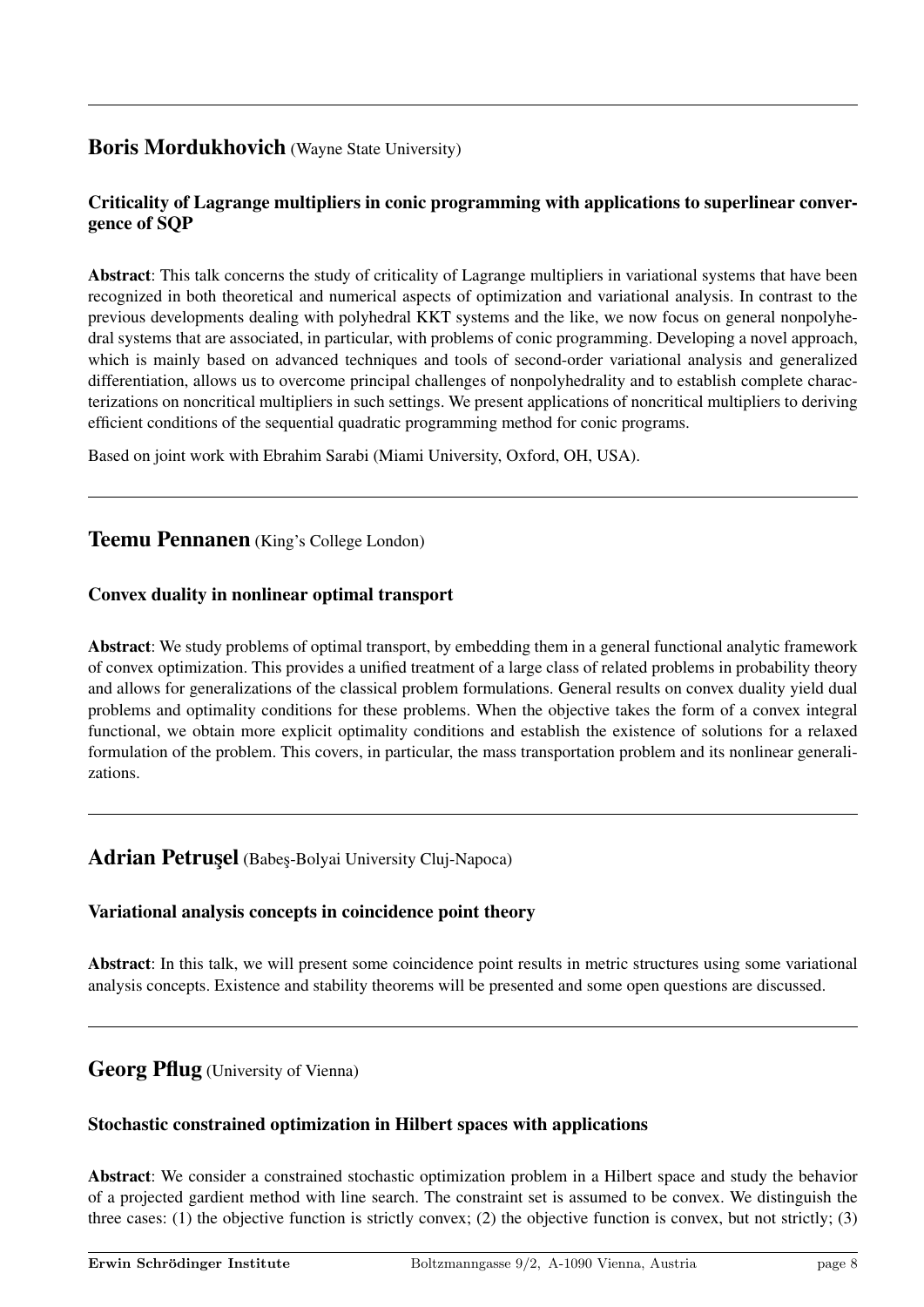the objective function is nonconvex. The behavior of the projected stochastic gradient algorithm is different in the three cases. We discuss convergence speed in cases (1) and (2) and weak convergence to a stationary point in case (3). As an application, we apply the algorithm to the optimization of shapes in random environments or under random forces.

This is a joint work with Caroline Geiersbach.

# Marc Ouincampoix (University of Western Brittany)

#### On a multiagent Bolza control problem

Abstract: This concerns a class of optimal control problems, where a central planner aims to control a multi-agent system in order to minimize a certain cost of Bolza type. At every time and for each agent, the set of admissible velocities, describing his underlying microscopic dynamics, depends both on his position, and on the configuration of all the other agents at the same time. So the problem is naturally stated in the space of probability measures on the state space equipped with the Wasserstein distance. The problem consists in finding a well-adapted notion of subdifferentialin the Wasserstein space in order to characterize the value-function as the unique viscosity solution of a suitable Hamilton-Jacobi-Bellman Equation.

# Franco Rampazzo (University of Padova)

#### Higher order necessary conditions for impulsive optimal control problems: a set-separation approach

Abstract: We will discuss necessary conditions for a minimum of a Mayer optimal control connected with a nonlinear, control-affine, system, where the controls range on an m-dimensional Euclidean space. Let us stress that several mechanical systems with mobile constraints as controls happen to have this form. Since the allowed velocities are unbounded and no coercivity assumptions make big speeds unfavorable (as instead it happens in the classical Calculus of Variations), minimizing sequences may converge toward "impulsive", namely discontinuous, trajectories. While an approach in the sense of distributions is ruled out by the nonlinearity of the system, a robust definition of solution is recovered by embedding the system in the graph space for both controls and states. We will illustrate how the chance of using unbounded velocity perturbations makes it possible to derive –within this setting and by the use of set separation–, a Maximum Principle which includes both the usual needle variations and higher order conditions involving Lie brackets.

# Carlos N. Rautenberg (Humboldt University of Berlin)

#### Parabolic quasi-variational inequalities with gradient and obstacle type constraints

Abstract: We consider quasi-variational inequalities (QVIs), with pointwise constraints on function values and its gradient, arising in recent mathematical models from physics and biology. A semi-discretization in time is employed for the study of the problem class and the derivation of a solution algorithm. We prove convergence of the discretization scheme, and establish existence, regularity, and the non-decreasing property of the solution. The talk is finalized with a report on numerical tests obtained involving different nonlinearities and types of constraints.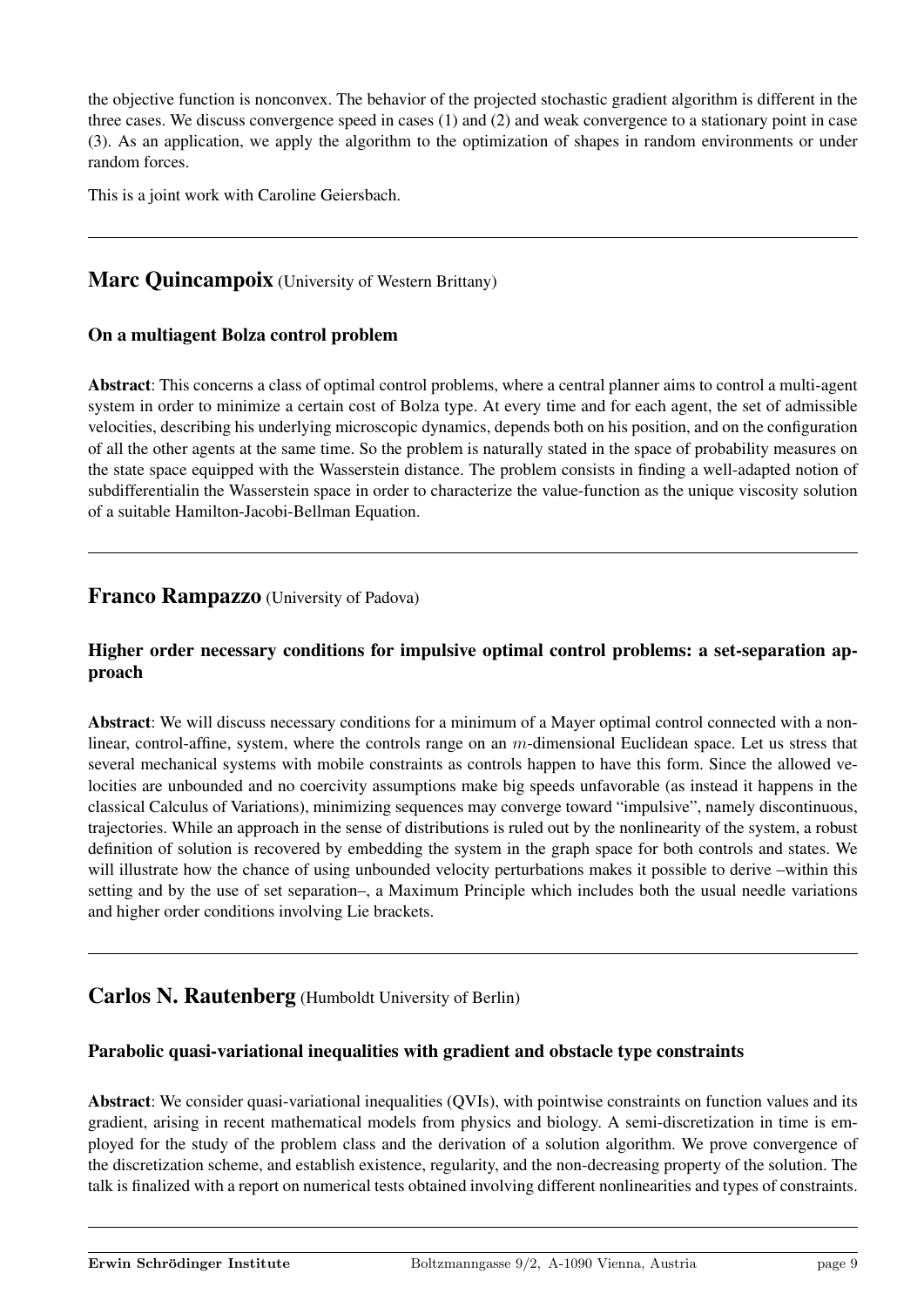# R. Tyrrell Rockafellar (University of Washington)

### Decomposition algorithms for generalized equation problems with elicitable monotonicity

Abstract: Finding a zero of a sum of mappings, single-valued or set-valued, is a major target for designing algorithms that break computations down to relatively easy subproblems. Other problem structures can likewise motivate such approaches. Much of the work on this topic has focused on mappings that are maximal monotone globally. However, a newly developed procedure called the progressive decoupling algorithm can exhibit local convergence even in situations where maximal monotonicity is not available directly but is locally elicitable around a solution. Examples with a background in optimization include nonconvex minimization problems where augmented Lagrangians can produce saddle point characterizations of local primal-dual solution pairs.

# Jose-Francisco Rodrigues (University of Lisbon)

#### On a class of nonlocal variational and quasivariational inequalities

Abstract: We extend classical results on variational inequalities with convex sets with gradient constraint to a new class of fractional partial differential equations with constraint on the distributional Riesz fractional gradient, the s-gradient  $(0 \lt s \lt 1)$ . We prove the approximation of the solution with a family of quasilinear penalisation problems and we establish continuous dependence results on the data, including the threshold of the fractional s-gradient. Using these properties we give new results on the existence of a class of quasivariational variational inequalities of fractional gradient constraint type via compactness and via contraction arguments.

This is a joint work with Lisa Santos.

# **Stephen Simons** (University of California Santa Barbara)

#### Quasidense multifunctions

Abstract: "Quasidensity" is a concept that can be applied to subsets of the product of a (nonzero real) Banach space and its dual space. Every closed quasidense monotone set is maximally monotone, but there exist maximally monotone sets that are not quasidense. The graph of the subdifferential of a proper, convex lower semicontinuous function on a Banach space is quasidense. The graphs of certain subdifferentials of certain nonconvex functions are also quasidense. (This follows from joint work with Xianfu Wang.) The closed monotone quasidense sets have a number of very desirable properties, including a sum theorem and a parallel sum theorem, and so quasidensity satisfies the ideal calculus rules. We know of ten conditions equivalent to the statement that a closed monotone set be quasidense, but quasidensity seems to be the only one of the ten that extends easily to nonmonotone sets. We give examples in general Banach spaces, Hilbert spaces and finite dimensional spaces.

# Ulisse Stefanelli (University of Vienna)

# The WIDE variational principle for nonlinear evolution

Abstract: The weighted inertia-energy-dissipation (WIDE) principle consists in a global-in-time variational ap-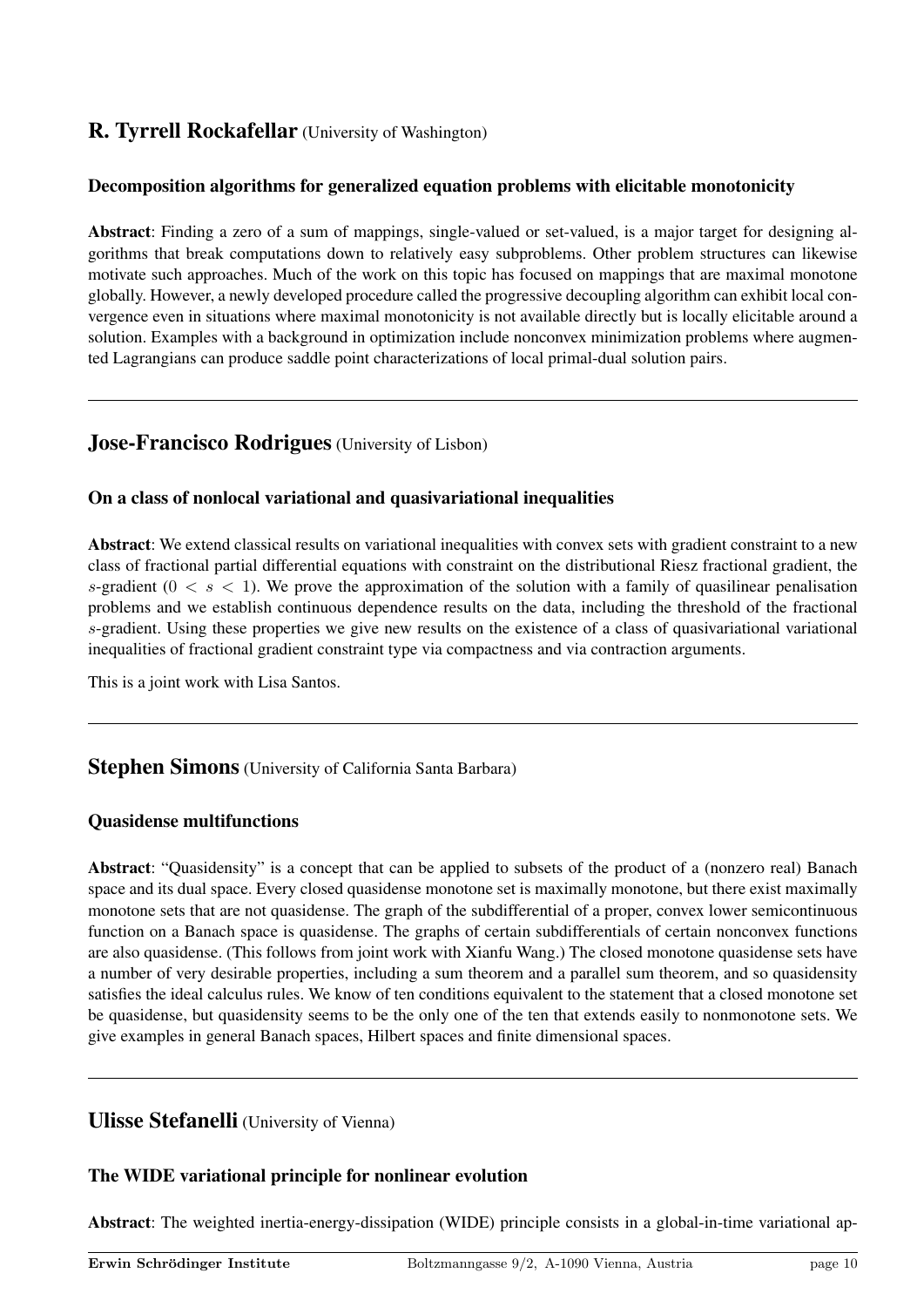proach to a large variety nonlinear evolution equations. The problems that are have been presently tackled by this method include gradient flows, also in metric spaces, doubly nonlinear and rate-independent evolutions, and nonlinear waves. The idea is to reformulate the differential systems as convex minimization problems in order to export the machinery of the Calculus of Variations (direct method, gamma-convergence, relaxation,. . .) to evolutionary situations. I will present the basics of this methodology and comment on recent applications to the incompressible Navier-Stokes system and to some dynamical mechanical problems.

# **Michel Théra** (University of Limoges)

# Metric regularity and directional metric regularity of multifunctions

Abstract: My aim in this talk is to make an overview on metric regularity, a concept which plays an important role in optimization and related topics and has attracted over the recent years a large number of contributions. I intend to give some recent advances on directional metric regularity.

Fredi Tröltzsch (Technical University of Berlin)

# Sparse optimal control for a semilinear heat equation with mixed control-state constraints

Abstract: A problem of sparse optimal control for a semilinear parabolic equations is considered, where pointwise bounds on the control and mixed pointwise control-state constraints are given. A quadratic objective functional is to be minimized that includes a Tikhonov regularization term and the  $L^1$ -norm of the control accounting for the sparsity. Special emphasis is laid on existence and regularity of Lagrange multipliers for the mixed controlstate constraints. To this aim, the duality theory for linear programming problems in Hilbert spaces is applied. Associated necessary optimality conditions are established and discussed up to the sparsity of optimal controls.

This is joint work with Eduardo Casas.

# André Uschmajew (Max Planck Institute for Mathematics in the Sciences Leipzig)

#### Critical points of quadratic low-rank optimization problems

Abstract: The absence of spurious local minima in certain non-convex minimization problems, e.g. in the context of recovery problems in compressed sensing, has recently triggered much interest due to its important implications on the global convergence of optimization algorithms. One example is low-rank matrix sensing under rank restricted isometry properties. It can be formulated as a minimization problem for a quadratic cost function constrained to a low-rank matrix manifold, with a positive semidefinite Hessian acting like a perturbation of identity on cones of low-rank matrices. We present an approach to show strict saddle point properties and absence of spurious local minima for such problems under improved conditions on the restricted isometry constants.

This is joint work with Bart Vandereycken.

# **Vladimir Veliov** (Vienna University of Technology)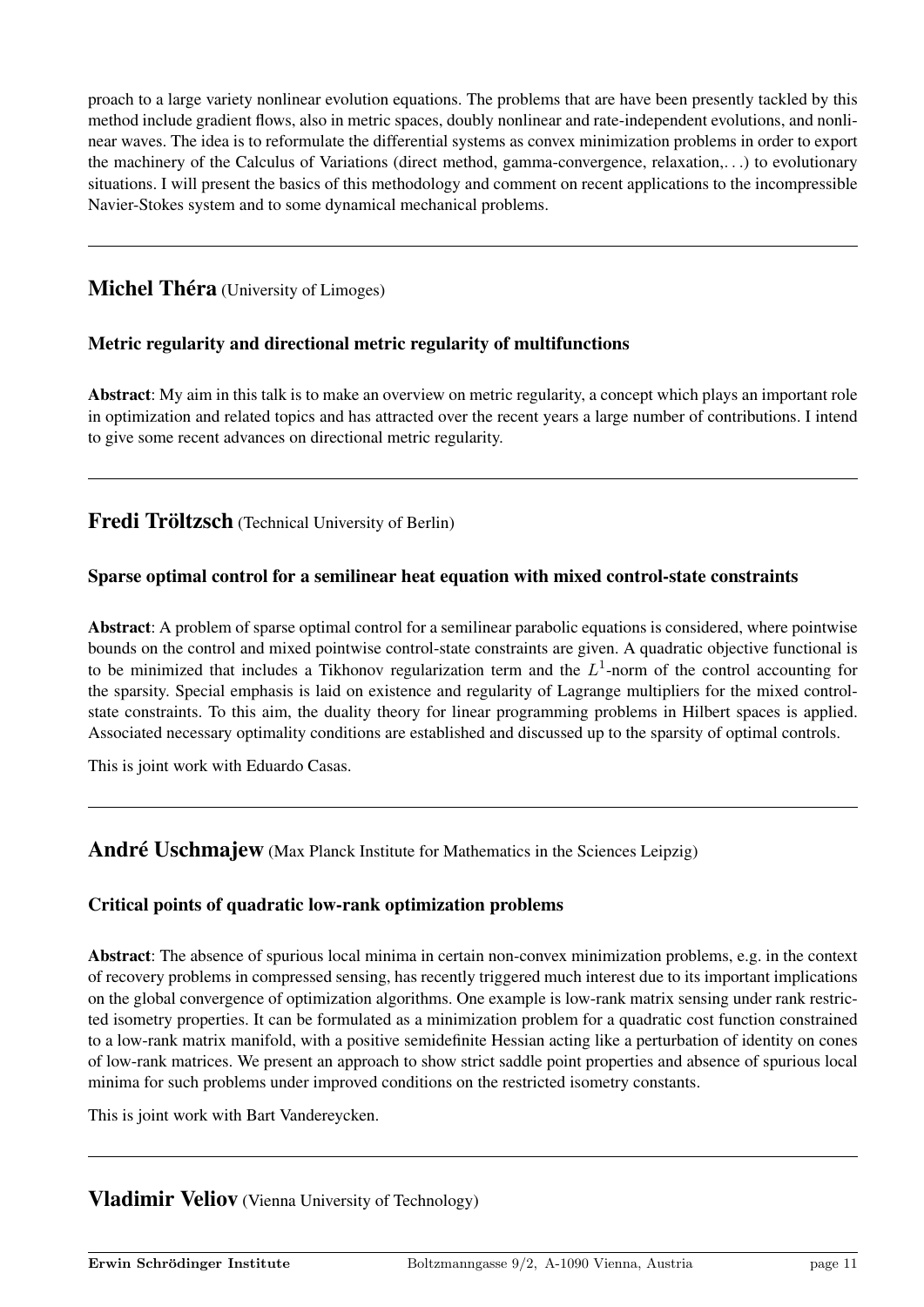# Metric regularity properties of the optimality mapping for ODE optimal control

Abstract: The talk will begin with a discussion of the metric regularity of the differential variational inequality representing the first order optimality conditions for coercive ODE optimal control problems. Some new results will be presented, leading, in particular to conditions for existence of a Lipschitz continuous optimal feedback control law and a certain smoothness of the associated value function. Then some recent results on metric sub-regularity and bi-metric regularity for (non-coercive) control-affine problems will be presented. These results provide the basis for error analysis of a new numerical approach, which will be briefly discussed.

# Richard Vinter (Imperial College London)

# Multifunctions of bounded variation and control theory applications

Abstract: Several possible generalizations of the classical theory of bounded variation functions in a single variable have been investigated. One direction of research has been to provide concepts of bounded variation functions in several variables, principally with a view to describing regularity properties of solutions to PDE's. We report on another, new, direction, concerning the properties of differential inclusions, when the multifunction involved depends on the time and the state, and has, in some sense, bounded variation in time. Special attention is given to differential inclusions when they are used to model the admissible velocity set of a control system, assumed to have bounded variation in time. Velocity sets of this kind are a natural feature of hybrid systems. Necessary conditions in optimal control can be derived for velocity sets whose time dependence is merely measurable. But when it is know that the velocity sets are Lipschitz continuous with respect to time, extra conditions pertain. We show that many of these extra conditions have analogues, when the time dependence of the velocity set is merely of bounded variation. These included conditions asserting regularity properties of minimizing state trajectories, or of the Hamiltonian evaluated along such trajectories. We discuss also the implications of bounded variation time dependence for control system sensitivity.

# Xiao-qi Yang (The Hong Kong Polytechnic University)

# On error bound moduli for locally Lipschitz and regular functions

Abstract: In this paper we study local error bound moduli for a locally Lipschitz and regular function via outer limiting subdifferential sets. We show that the distance from 0 to the outer limiting subdifferential of the support function of the subdifferential set, which is essentially the distance from 0 to the end set of the subdifferential set, is an upper estimate of the local error bound modulus. This upper estimate becomes tight for a convex function under some regularity conditions. We show that the distance from 0 to the outer limiting subdifferential set of a lower  $C^1$ function is equal to the local error bound modulus. We will also discuss the stable local error bound modulus.

# **Constantin Zălinescu** (Alexandru Ioan Cuza University of Iasi)

# On Lagrange multipliers in convex entropy minimization

Abstract: As mentioned in [2], "entropy optimization, used for recovering a probability distribution from information on a few of its moments, is well established and ubiquitous throughout the sciences".